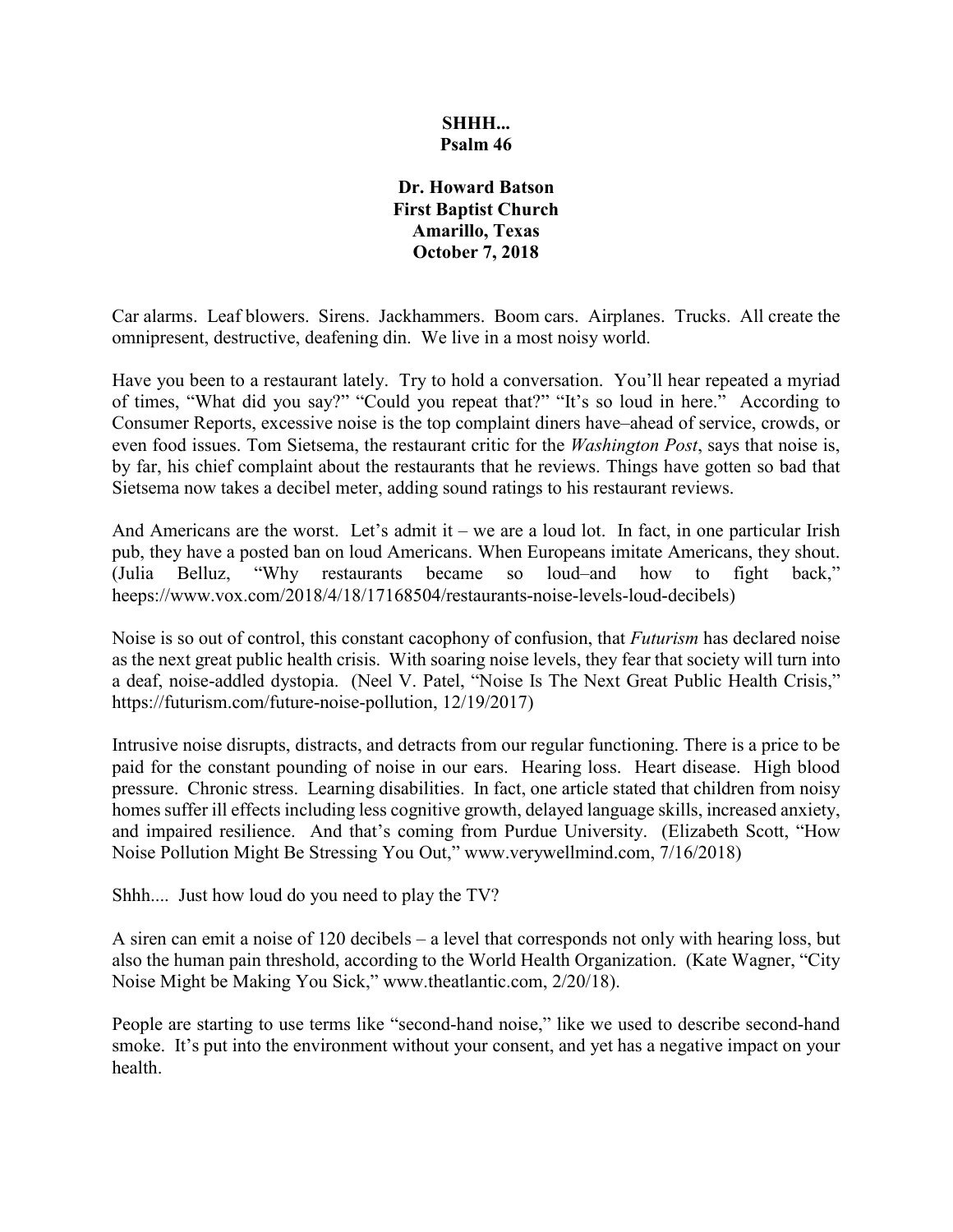I know you've been right beside this guy at a red light. You hear this awful booming and banging. It kind of vibrates your rearview mirror. You look left and right, expecting to see a police helicopter landing, the noise is so bad – only to discover it's the radio, the booming bass from the sound system in the car next to you. Maybe a low rider. *Environmental Health Perspectives* says the hearing damage done to that driver is the equivalent of standing right next to a Boeing 747 plane with its engines in full throttle. In fact, we can produce more sound in a single automobile stereo system than the Beatles had to project their whole concerts during the days of limited amplification.

In Tokyo, Japan, everyday citizens are having to wear earplugs as they go about their daily lives. Noise is everywhere. (Ron Chespesiuk, "Decibel Hell: The Effects of Living in a Noisy World," www.ncbi.nim.nih.gov)

There is no break. In fact, I'd never even heard of this one, but I found a researcher from Cornell University by the name of Christopher Clark who has discovered that we've even created ocean noise pollution that is wreaking havoc on marine life. The whales can't even hear each other anymore due to the seismic air gun surveys used to locate oil and gas reserves in rock layers under the seabed. (Richard Shiffman, "How Ocean Noise Pollution Wreaks Havoc on Marine Life," https://e360.yale.edu, 3/31/2016)

The dog is barking. The baby is crying. Both the cell phone and the doorbell are ringing at the same time. The TV is two notches too loud. And the teenager is in his room blasting what he calls music and we call noise pollution. The walls are vibrating from his woofer.

In the midst of the noise and the chaos, the barking and the crying, the ringing and the pounding, you want to hear the voice of God. You want to hear "Quiet, please." You want to be still and know God.

Shhh....

We live in a noisy world. Can you even hear the voice of God?

Psalm 46 – "Be still and know that I am God" – is a call for the quietness in the midst of our chaos. It's a call to relax and ease the stress that buzzes noisily about us.

### **I. THE PSALMIST SPEAKS OF THE REASSERTION OF CHAOS (v. 1-3).**

We speak naively of terra firma. It isn't. Geologists have discovered that the continents are actually afloat, continuing to be built and changed by moving plates. Volcanoes are the earth's heat vents lying near the plate perimeters which are also earthquake-prone. What we have then is a dynamic, living, changing planet set in an exploding, expanding universe. Creation as pictured by deists, like a clock that had been wound up and left to tick along on its own, just doesn't work. In fact, creation is a great, drama that seethes with the unexpected but has a meaningful purpose that will reach culmination.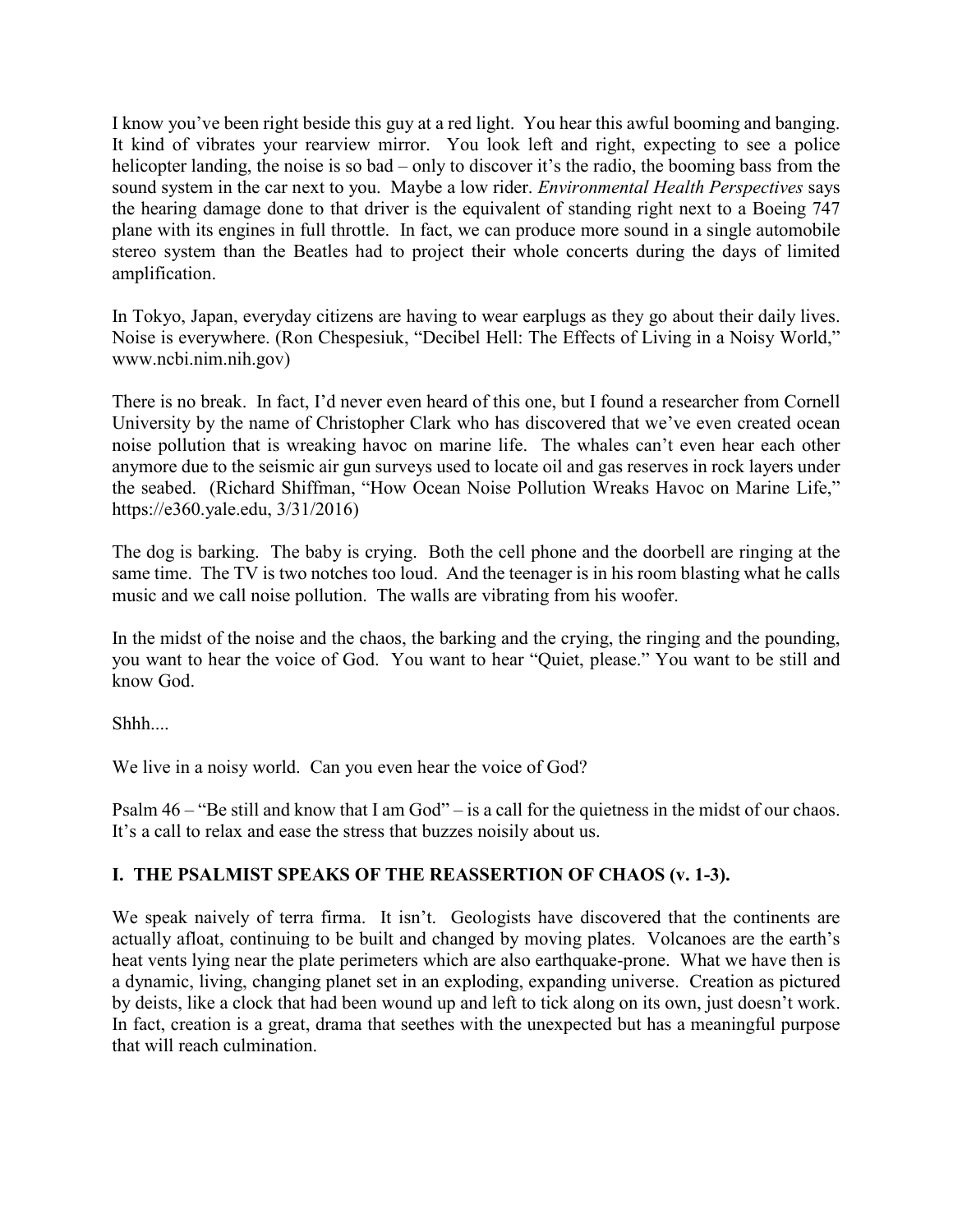The Psalmist, in Psalm 46, these first 3 verses describes the world exactly this way. The earth cannot be our fixed position. The Psalmist is describing a time when chaos, when evil seeks to reassert its primacy over both the natural world and in the world of human affairs. This is a noisy, hectic, chaotic disastrous scene. The earth is quaking. Mountains are slipping into the sea. The sea, so often in ancient texts, represents the watery chaos. Tidal waves roar in foam. It's the language of the Hebrew prophets. Chaos in nature and in human affairs – not yet fully subdued – still trying to reassert itself. God Himself had acted before – God's good order had already emerged from primeval chaos.

You remember, in Genesis 1:1-2. In the beginning, God created the heavens and the earth. And the earth was formless and void and darkness was over the surface of the deep and the spirit of God was moving over the surface of the waters. Notice verse 2.

# **II. WE WILL NOT FEAR (v. 1-3, 4-7)**

Since God is our refuge and strength, the very present help in trouble, we won't fear even though chaos should seek to reassert itself in our lives. God has been in the business from the beginning of making order out of chaos and, so, we don't have to be fearful.

Though the foundation of creation itself should shake and warp, we don't have to fear. We can't know what circumstances in the life of the Psalmist prompted the Psalm to rush from his heart. Was there an enemy – an individual – a nation – that seemed to hold the upper hand? Was there a catastrophe in his own personal life? I don't know, we can't be sure, but whatever was happening to him he likened it unto a crashing of order, peace, and control in his life.

Some of you here this morning are at that very stage today. It seems as if your very world is coming unraveled. Nothing seems certain to you any longer, even the mountains of life seem to be slipping away. The tidal waves are roaring and crashing, the earth quakes! Maybe it's a relationship in your life. A relationship with a husband or a wife. A relationship with a child or parent. A struggle to be a single parent. A struggle to care for an aging mother or an aging father.

At the very moment that you thought that at least you had your life in order then you can't even be certain of the ground underneath your feet – the terra firma. The Psalmist's depiction of the world is your depiction of the world. But even as the Psalmist saw the uncertainty of his life, he saw the certainty of God. The certainty of God's availability to stay the course. It was as if he weighed the evidence in the balance. The power of chaos – of water, of darkness, of earthquakes or volcanoes – and the power of God. He measured them with care and declared with confidence – we will not fear. God is our refuge. That means God is our shelter. God is our strength. That is, his might is exerted against His foes. Thus God both protects us as our shelter and fights for us. He is both our shield and our sword for He is always with us  $-$  a very present help in trouble.

The word for trouble here means distress, cramped quarters, constricted feeling. God is here to help when the pressure mounts – when the world closes in upon us. So, the confession comes from the Psalmist and from our own lips, therefore, we will not fear. Our fear is gone because of the provision of the presence of God. Hurricane and tidal wave cannot touch us and neither can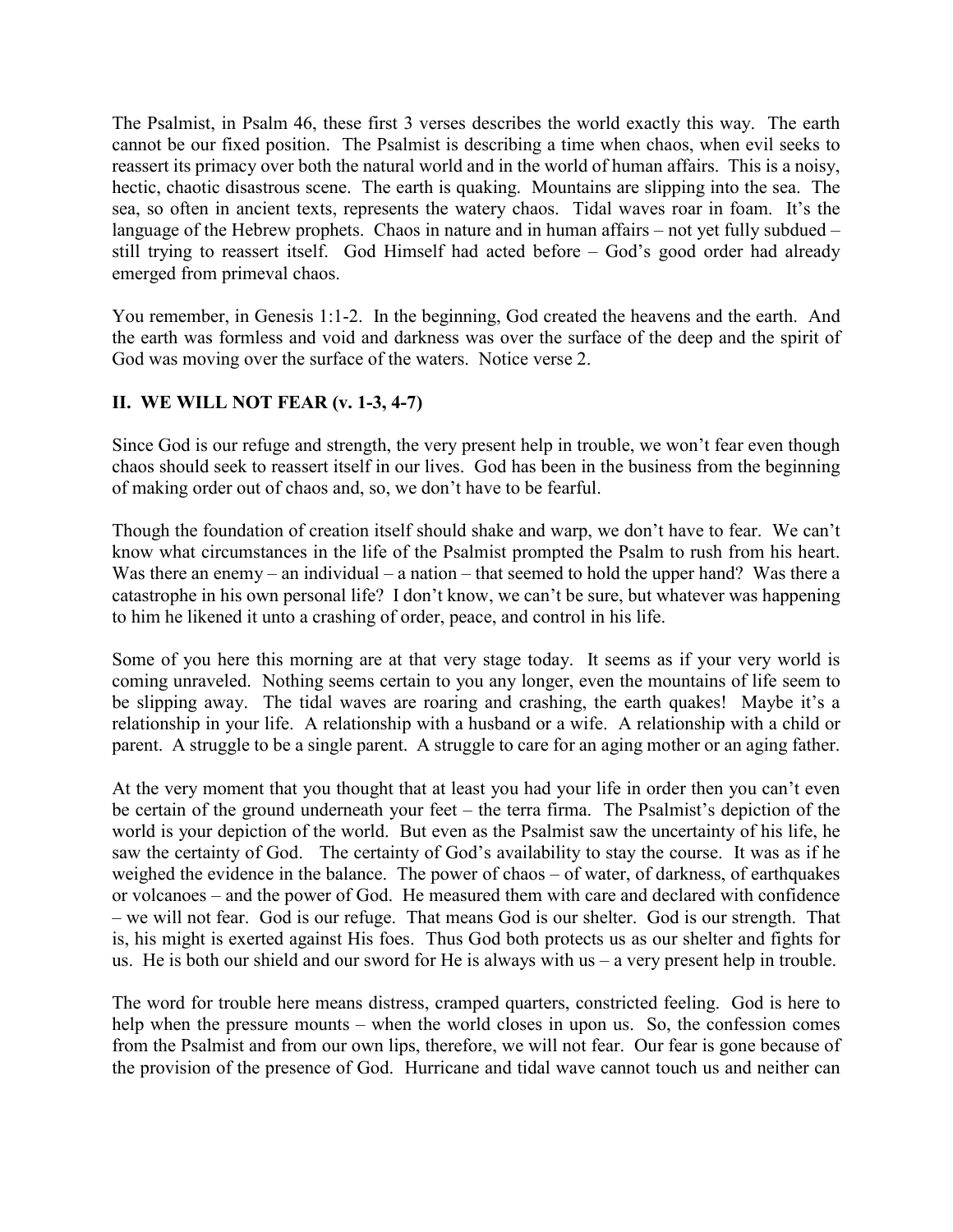earthquake or avalanche. Through it all God, the Creator and Sustainer of this lively planet holds us fast.

Next, verses 4-7. A reassurance of God's presence and power. With God the waters are no longer life-menacing seas but a life-giving river. The picture of God's help as the quiet water supply of the besieged. (Isaiah 8:6). Over against the watery chaos is God's river, the perennial stream watering Zion is the river of God's mercy and His spirit and it makes His people glad. In the midst of God's city, Jerusalem, there is the Tabernacle of The Most High. God is in the midst of her as she shall not be moved. Since God lives in Jerusalem, He is her stability. Moreover, when the sun rises and the nations march into battle, God is Jerusalem's security. He need only utter his voice and the whole earth will melt. God is our stability and our security. While all else is moving, the city of God will not be moved though the kingdoms tottered, the city of God is steadfast. Just as His voice was decisive in the formation of the world, His voice will be decisive in dissolving the world.

## **III. BE STILL AND KNOW THAT I AM GOD.**

Look at verses 8-11. "Be still and know that I am God." This is a vision of things finally to come, although the victories of the present are a foretaste of them. The word for behold is generally used for seeing with the inward eye, as a "seer" or prophet sees. Although the outcome is peace, the process is judgment. The reassuring words, "He makes wars cease..." are set in a context not of gentle persuasion but of a world devastated and forcibly disarmed. This sequence, with tranquility on the far side of judgment, agrees with Old Testament prophecy and apocalypse, and with the New Testament. (e.g., Isaiah 6:10-13; 9:5, Daniel 12:1, 2 Peter 3:12 and forward).

So, too, the injunction, "Be still..." is not, in the first place, comfort for the harassed but a rebuke to a restless and turbulent world. "Quiet!" – in fact, "leave off!" might be a better translation. It resembles the command of Jesus to another raging sea: "Peace! Be still!"

Cease striving. Shhh....

Who among us can't identify with the Psalmist here? If we could identify with this crumbling world, how much more his striving restlessness?

Do you remember sister Corita Kent, the famous little nun who made posters and became known as a kind of leader of worship around the country? When John Killinger was at Vanderbilt University to chair "a worship season," he wrote a letter to Sister Corita to ask if she would come and lead the worship services during this special emphasis.

In a few days, a postcard came addressed to Killinger. On the other side of the post card it simply read, "Dear, I am trying to be quiet. S. Corita." Killinger assumed she meant that she wouldn't come. He didn't call her or write her to ask. Nobody wants to let his or her life slip away in wasted moments though much of the time what we call wasted may be the richest and most productive of all. On the rare occasions when we allow ourselves a long soak in the tub, we often emerge dripping with ideas. A pointless afternoon poking around town can reap surprising rewards – from etchings to inspirations, and always a replenished store of images, understandings, and ideas. The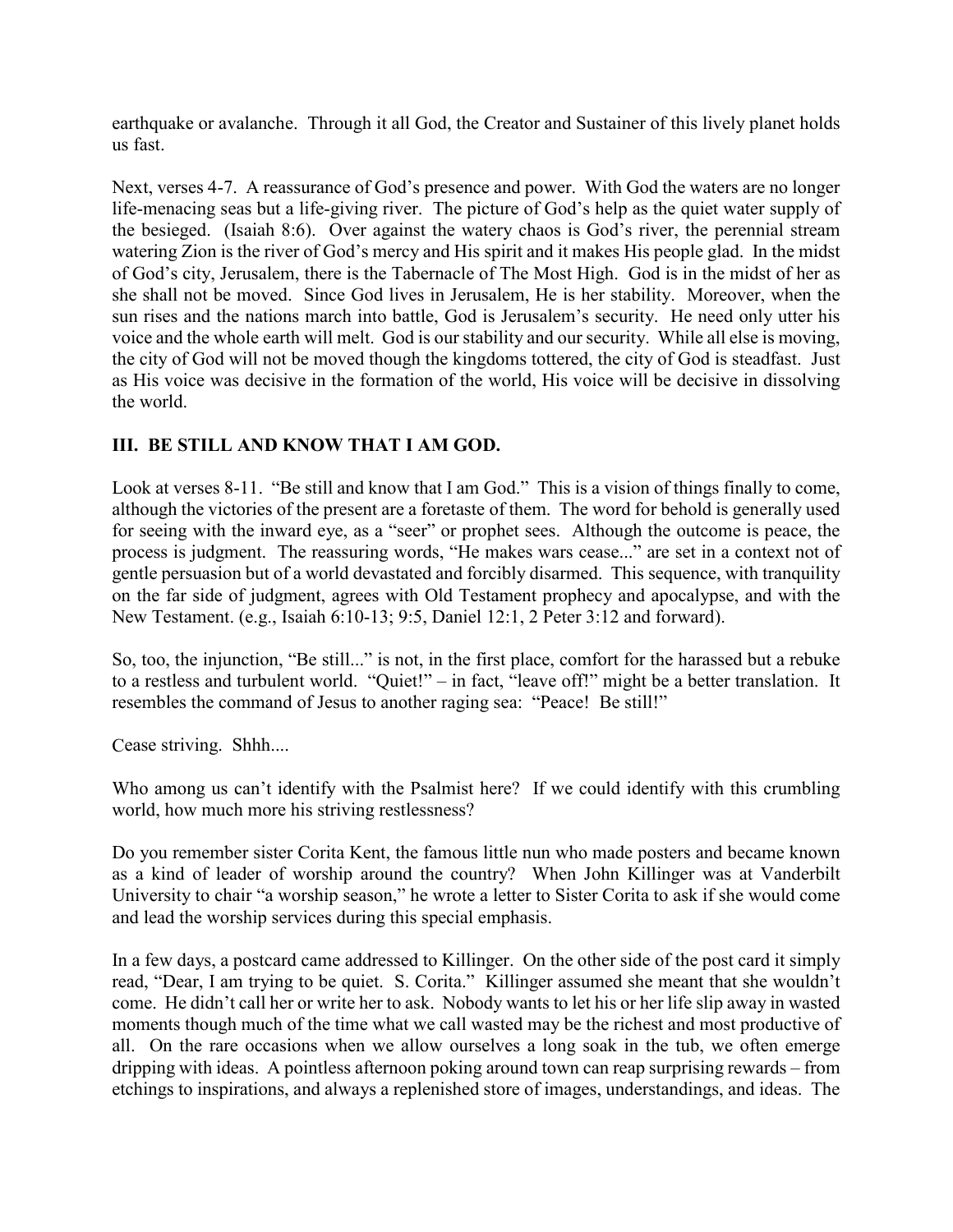pleasure that lingers afterward is alone will worth the investment. The experience and its memory are well worth the price.

What's your hurry?

We have lost the art of being still – of being quiet. We can't dare to wait and I'm the worst of all. Did you know that there's even a high-tech frosting that can be used on a cake so you don't have to wait for the cake to cool? We don't even have time for cakes to cool anymore.

We are in a hurry to get home at night, so we can go to bed early, so we can get up for work, so we can go home again. We spend the weekend trying to get a jump on the week ahead. We are so oriented to the future, that we don't live for a moment in the present.

Be still and know that I am God!

When we can never stop to smell the roses, we become mechanical. So rushed. Why, when we pull into the driveway, must we hustle our children out of the car? So what if they want to piddle – we're home – but the sense of rush, a sense of striving has become so much the norm that we don't even question it.

Be still! "Leave off," says the Psalmist. Take time to know that I am God. God brings that direct prophetic word and as He brings peace to the earth, so He brings peace to the heart. We can experience now that reality – Be still and know that I am God.

To know that God is God is to experience Him in the quiet of our hearts. This is relational, not merely theological, knowledge. It is letting God's peace settle down upon us. It is knowing Him as our security and stability in the storm. Be still and know that I am God.

But, you are in a hurry. America is in a hurry. Time has skyrocketed in value. The value of any commodity depends upon its scarcity. In time, what was once abundant is now going to the highest bidder. A man in Florida bills his ophthalmologist \$90 for keeping him waiting one hour. A women in California hires someone to do her shopping for her – out of a catalog. Twenty bucks will pay someone to pick up your cleaning. Greeting cards can be purchased to express to your children things you want to say but don't have time to. "Have a great day at school" or, "I wish I were there to tuck you in."

**America – the country of shortcuts and fast lanes. We're the only nation on earth with a mountain called "Rushmore." Time – according to pollster Louis Harris – may have become "the most precious commodity in the land." Do we really have less time or is it just our imagination?** 

**In 1965, in testimony before a Senate subcommittee, it was claimed that the future looked bright for free time in America. "By 1985," predicted the report, "Americans would be working 22 hours a week and would be able to retire at age 38. The reason for this reduced work week is the advancement of computers in our country. They will do everything for us."**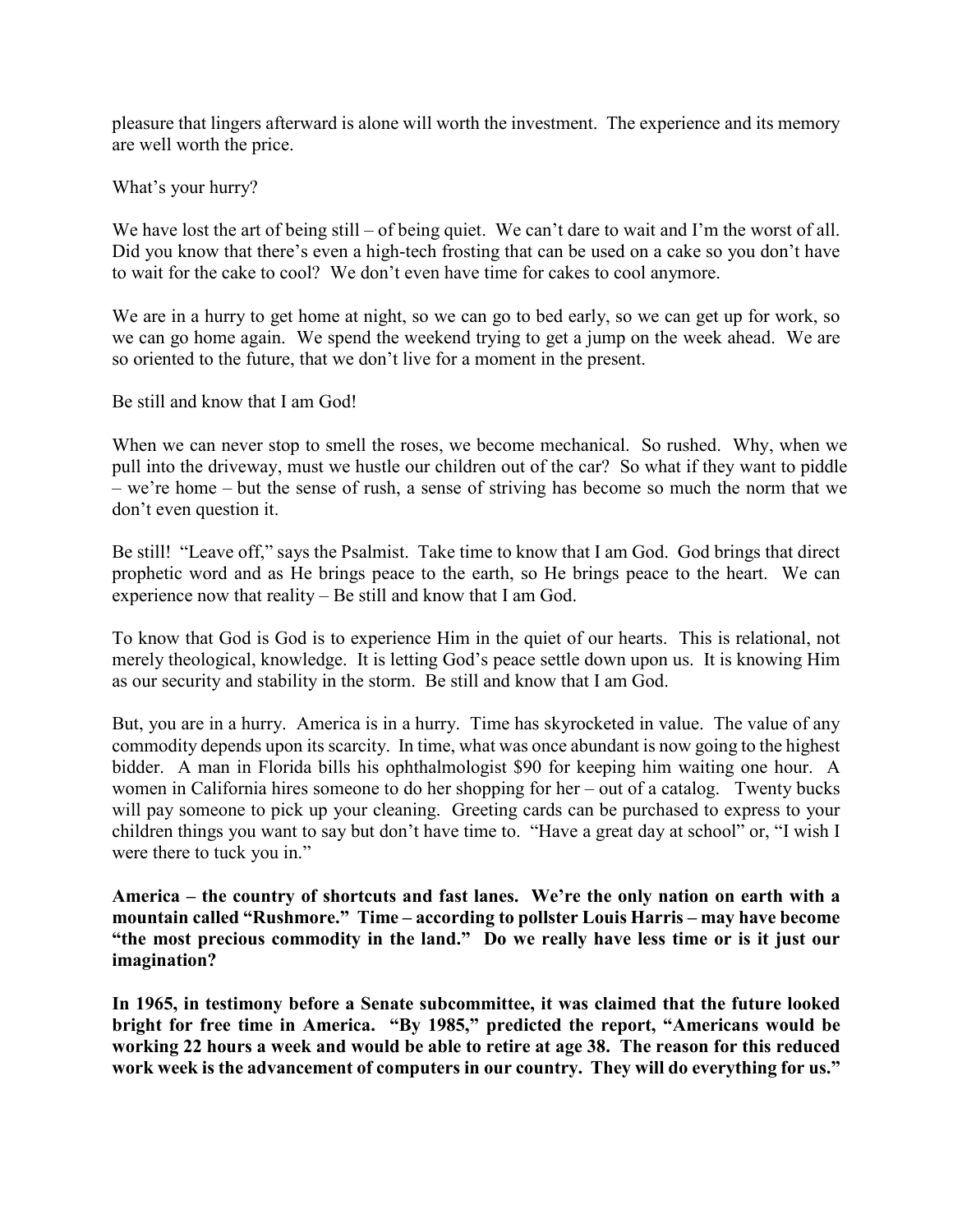**The truth is, the average leisure time has shrunk 37 percent since 1973. The average work week has increased from 41 to 47 hours. Why didn't the forecast come true? What did the Committee overlook? They misjudged the appetite of us as consumers. As the individualism of the '60's led to the materialism of the '80's, the free time gained for us by technology didn't make us relax, it made us run. Gadgets provided more time – more time meant more potential money – more potential money meant more time needed – and around, and around it went. Lives grew louder as demands became greater. And as demands became greater, lives grew emptier.** 

Leave off! Be still and know that I am God.

Listen to the words of God. "Be still ... cease striving ... leave off ... be quiet ... and know that I am God." Notice as he continues. "Cease striving and know that I am God. I will be exalted among the nations. I will be exalted in the earth." The word for exalted means to be lifted up, to be raised high. We think of a victorious coach being carried away from the field by his team receiving the praise of the fans. God will be raised high and both creation and history will bow to His sovereign will and give him glory. We know that this will take place when Christ returns to manifest the fullness of God's kingdom. As Philippians says in chapter 2, "every knee will bow and every tongue confess that Jesus Christ is Lord to the glory of God."

The Psalm ends with a repetition of verse 7 – almost like a refrain. Is God big enough to deal with our personal problems? Is He big enough to deal with the crises that we face in our world? Violence in our cities, volcanoes, hurricanes, shifting plates, and comets? The God of Psalm 46 commands angelic hosts – volatile nature, expanding creation, historical chaos, wars, and rumors of wars. He is the Lord of many. The Lord of hosts. He's going to be exalted in the earth.

Some of us come today needing to be reassured of the power of the Almighty. We are stressed out. We haven't taken the time to know the power of God. You know, life does take its toll. **In the early 1900's the top 10 killers of humankind in the United States were all infectious diseases. In the 1990's, it is estimated that the top 10 killers of humankind are all stressrelated diseases. Dr. Paul Tournier, a celebrated Swiss physician and psychiatrist, once noted, "Most illnesses do not, as generally thought, come like a bolt out of the blue. The ground is prepared for years through faulty diet, intemperance, over work, moral conflicts, slowly eroding the subject's vitality. Man does not die, he kills himself. Every act of physical, psychological, or moral disobedience of God's purpose is an act of wrong living and has its inevitable consequences."**

I heard someone once say, "The important thing is not what you eat but what's eating you." The truth of the matter is both are important. What eats at us is important for stress is a real killer. Mental stress causes anxiety and depression, physically it leads to heart disease and cancer, arthritis, live-threatening gastro-intestinal problems, ulcers, and drug and alcohol abuse. Stress leads to domestic violence, even homicide and suicide. It became such a serious problem that experts say that coping with stress is the #1 health priority.

Lord, ease the pounding of my heart with the quieting of my mind. Steady my hurried pace with the vision of the eternal reach of time. Give me, amid the confusion of the day, the calmness of